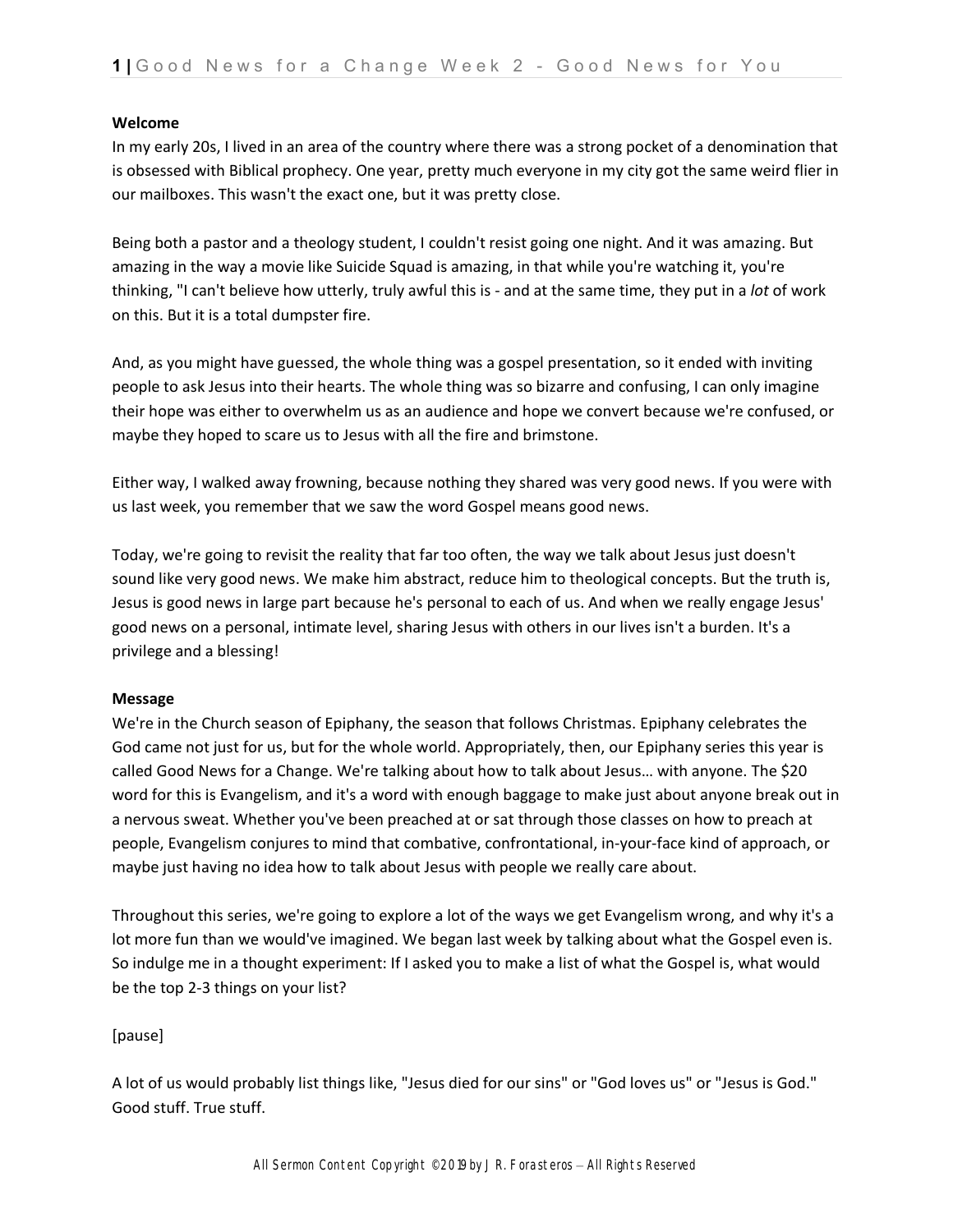# Now, another question: Why is Jesus good *news for you*?

[pause] You might have some of the same answers as above, but I bet you get a lot more specific, too. You say things like, "Jesus saved my marriage" or "Jesus was with me as I battled my addiction" or "Jesus helped me be a better father" or "Jesus teaches me where my worth really comes from."

Now here's the funny thing: like we talked about last week, the word 'Gospel*'* means Good News. SO why do our two lists look so different? Why is it so hard for us to make the Gospel personal?

And maybe more to the point, what happens if we take the Gospel writers literally when they say their message about Jesus is Good News? What does it mean to say Jesus' good news is good news for ME… and good news for YOU?

That's a good question - and one I want to answer with another question:

Why did Jesus get baptized?

(I know… what?!)

[Scripture slide] Turn with me to Luke 3. This is near the beginning of Luke's Gospel - it's almost the first thing that happens after Jesus is born. And Jesus' baptism is really, really important. It's one of only a handful of events that all four Gospels report - up there with Jesus' crucifixion and resurrection. Even Jesus' *birth* is only in 2 of the 4 Gospels.

So something about this baptism must be really good news.

Baptism was a ritual Jewish people did to represent repentance. The word picture was that you were washing the old way off and emerging clean, ready to walk a new path. This fits with what Jesus' cousin John was doing - he was preparing the way for Jesus, the Messiah, and he was doing that by calling people to repent. So they came to the Jordan river and let John baptize them to represent that they were done with their sin and ready to welcome God's messiah.

In fact, people liked John so much they started to wonder if he was the Messiah. So John has to set them straight:

Everyone was expecting the Messiah to come soon, and they were eager to know whether John might be the Messiah. John answered their questions by saying, "I baptize you with water; but someone is coming soon who is greater than I am—so much greater that I'm not even worthy to be his slave and untie the straps of his sandals. He will baptize you with the Holy Spirit and with fire. He is ready to separate the chaff from the wheat with his winnowing fork. Then he will clean up the threshing area, gathering the wheat into his barn but burning the chaff with never-ending fire…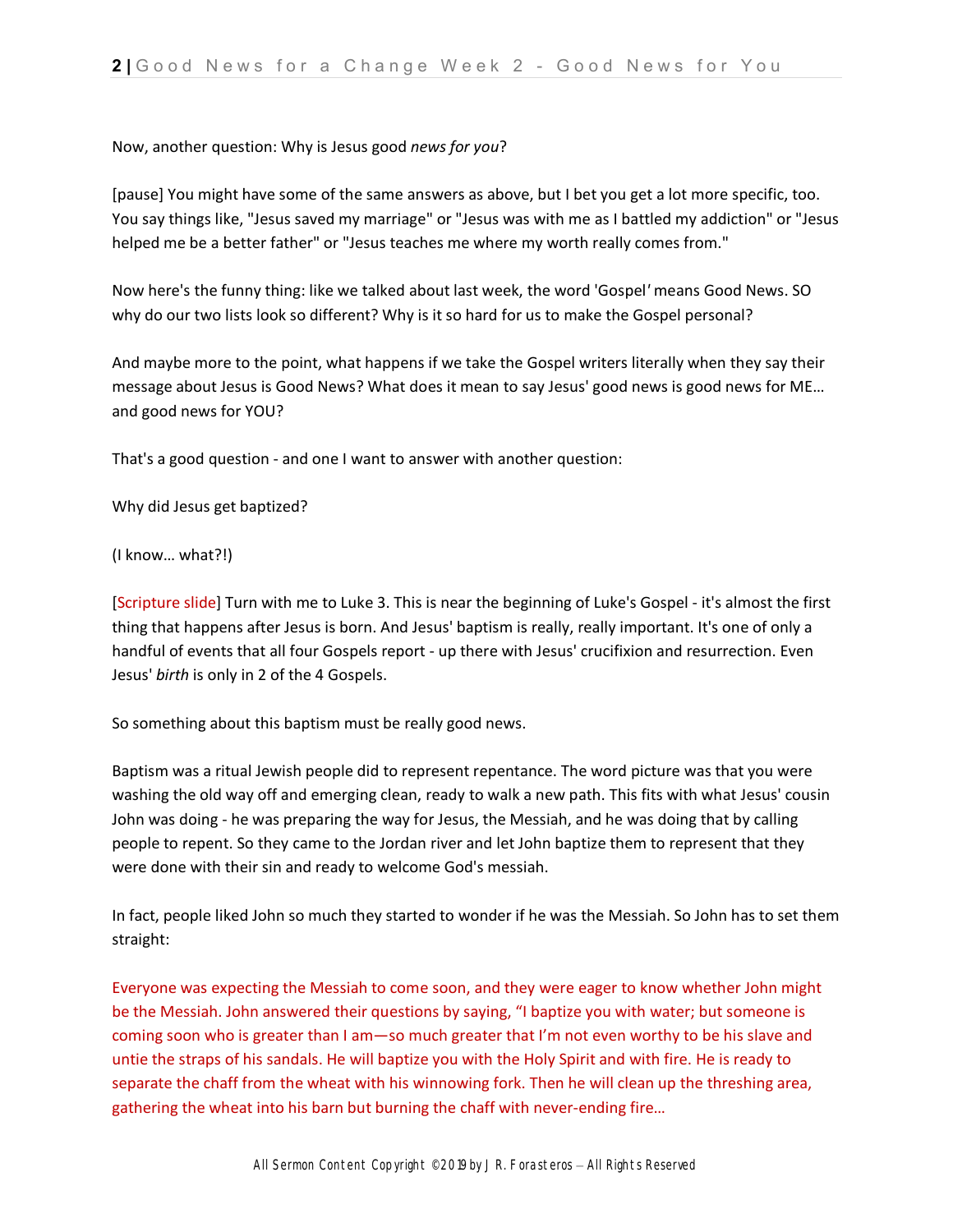Cool. But… why did JESUS get baptized? Jesus was sinless. Jesus was the Messiah.

If Jesus is the greater, if John is unworthy even to untie Jesus' sandals, then why did Jesus let John baptize him?

Since the earliest days, Christians have found Jesus' baptism to be good news precisely because he *didn't* need to be baptized. The Baptism is Jesus' ultimate act of solidarity. John came threatening a separation of wheat and chaff, and a judge with a winnowing fork… but that judge showed up on the banks and walked down into the waters of baptism.

If he had come separating and winnowing, come judging, then it would've been Jesus on one side and all the rest of us on the other. But he didn't. He embraced us in our sin. He understood that to be born human is to be born into a broken world, to know sin from before we could really know anything. And rather than judge us, he stands with us.

The reason Jesus' baptism has been such good news since it happened is because it's both cosmic and personal. God entered into a world of oppression and injustice, a world that bends us away from God from the day we're born. And Jesus didn't just get close enough to see it - Jesus became fully human, completely one of us.

But then there's this beautiful moment after his baptism that brings his baptism into an intense, individual focus:

21 One day when the crowds were being baptized, Jesus himself was baptized. As he was praying, the heavens opened, and the Holy Spirit, in bodily form, descended on him like a dove. And a voice from heaven said, "You are my dearly loved Son, and you bring me great joy." -- Luke 3:15-17, 21-22

God speaks to Jesus. God calls Jesus his dearly loved son, and insists that Jesus brings him great joy.

Here's what we miss about the good news: it's not just about Jesus. It's from Jesus *for* us. And this baptismal moment is meant to recall for each of us our own baptismal moments. Because it is in those moments God looks at us and says, "You are my dearly loved child, and you bring me great joy."

Friends, if the Good News doesn't start right here, with an affirmation that before anything else, we are God's precious child, and we bring God great joy, then it's not going to end up being good news.

What brings you joy in life? When do those moments happen that cause you to quit thinking about your life and just enjoy it?

Maybe it's a moment with your kids, or with your spouse or partner.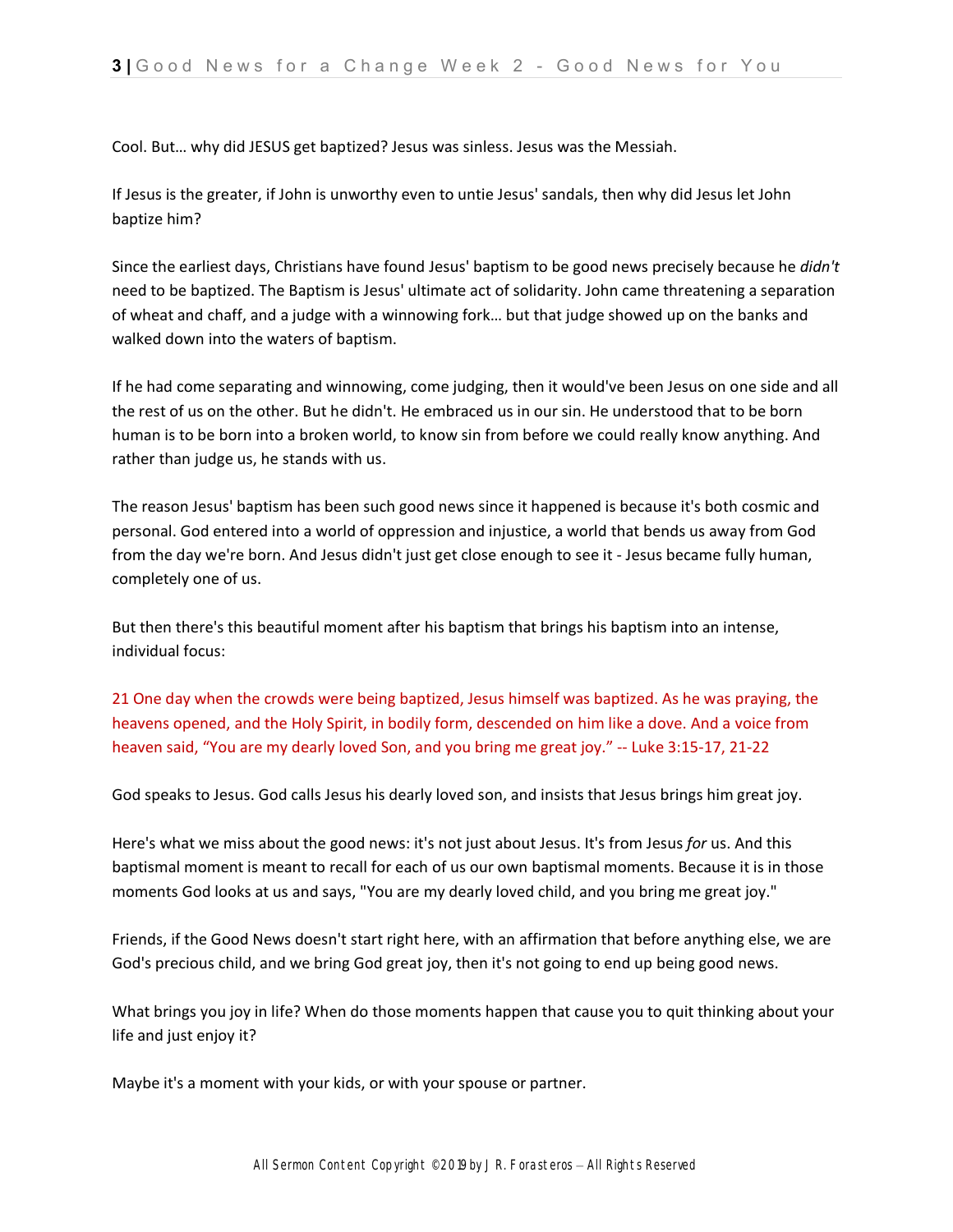Or around a table, playing games with friends, when the warmth and joy of connection spills over and you find yourself smiling for no good reason.

Or at a concert of one of your favorite artists, right at that moment when the music swells and the crowd is singing along and there're a hundred or a thousand hands all raised in the air and the music in that moment makes you part of something bigger than yourself.

Or when you get away from the city and the burbs and you're walking along a trail and the air is crisp and fresh

We all experience moments when the reality of the world becomes more evident, when the goodness and beauty that is at the heart of the universe becomes evident.

That is the experience of joy. A priest told me once to hold onto that feeling for a moment. Hold onto the joy. And then recognize that this is exactly how God feels every time God looks at us.

When God beholds us, God experiences pure joy. This is, in part, the meaning of Jesus' baptism. When we are baptized into the Church, we share in this moment.

Not that baptism is what makes God love us. God always loves us, and God always feels joy when God considers us.

But in the baptismal moment, we are reminded that we belong to God, that God feels pure joy for us.

If we'll rest there, we'll discover the good news: that we are loved, that God calls us his beloved children, and that we bring God great joy.

It's no accident that this baptism is the beginning of Jesus' ministry. He's thirty-something years old at this point. He has been working as a carpenter, contributing to his household.

And then this moment happens. God speaks to him: you are my beloved child. You bring me great joy.

And Jesus knows his time has come. His work is grounded wholly in God's love for him, in his identity as God's child.

So too for us. We all walk different paths to God. The good news that draws us is so varied. But we all come to the same love, the same God who is overjoyed with us. We all enter into the same waters of baptism as children of the same God.

The good news for me was pretty simple. I was a kid raised in a loving church by loving parents. I was constantly surrounded by people who told me God loved me, and I *believed* them because *they* loved me. So when they invited me to trust my life to God forever, I didn't hesitate. I wasn't afraid of hellfire, I